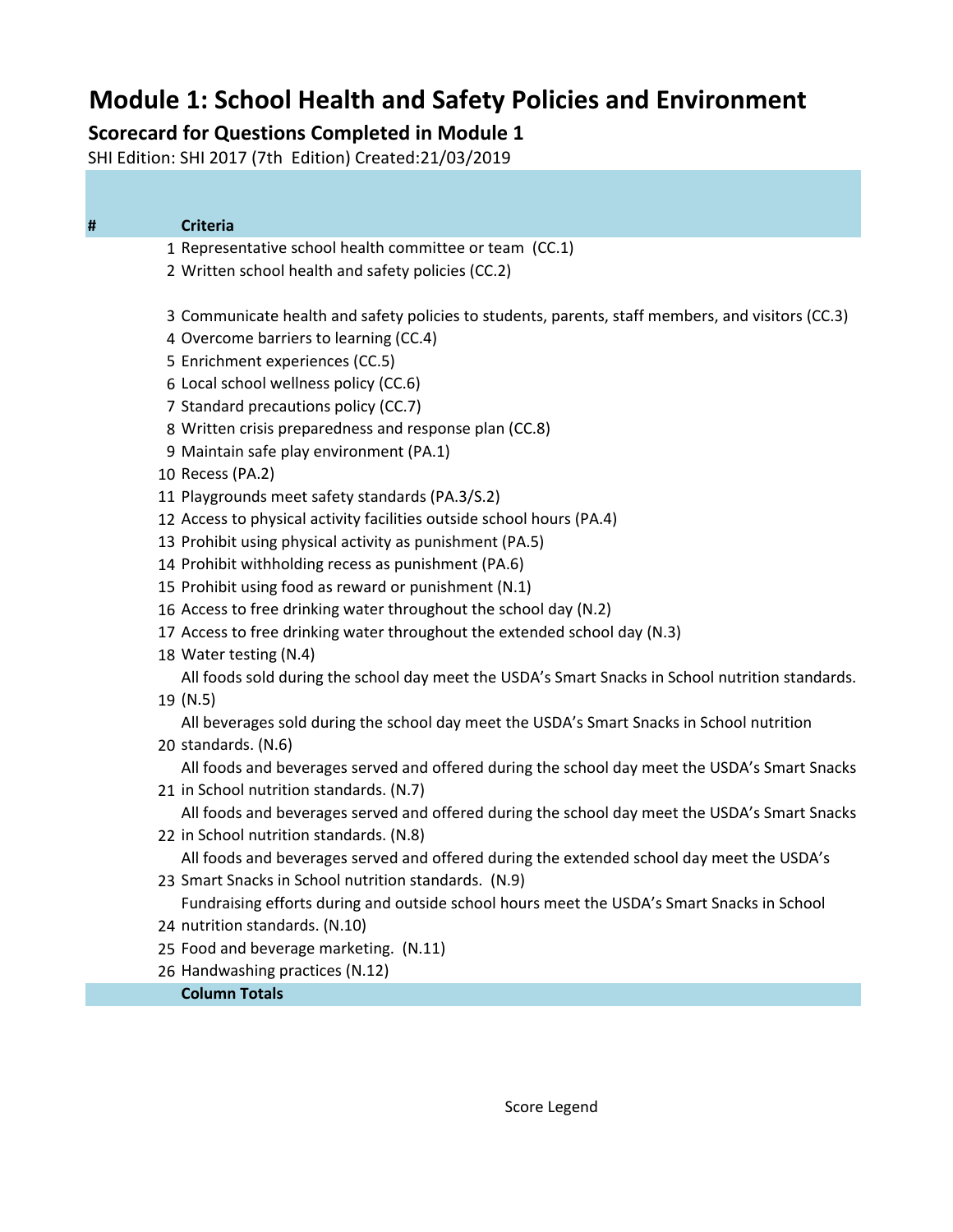| $81 - 100\%$ |
|--------------|
| $41 - 80%$   |
| $0 - 40%$    |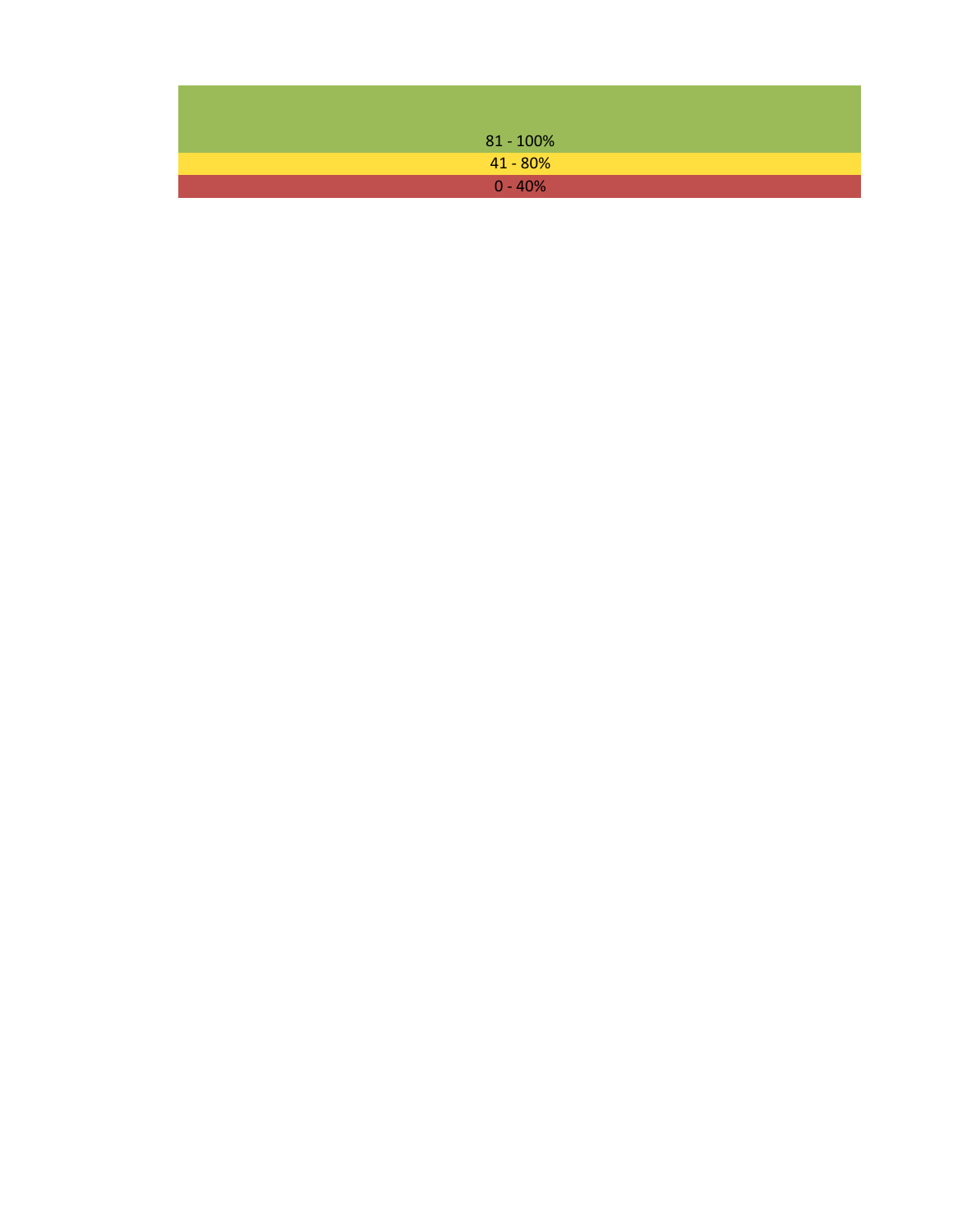|                                                    | Fully in Partially Under |                    | Not in | Does not     |
|----------------------------------------------------|--------------------------|--------------------|--------|--------------|
| Place                                              | in Place                 | <b>Development</b> | Place  | <b>Apply</b> |
| 3<br>3                                             |                          |                    |        |              |
|                                                    |                          |                    |        |              |
| 3                                                  |                          |                    |        |              |
| $\overline{\mathbf{3}}$                            |                          |                    |        |              |
| $\overline{\mathbf{3}}$                            |                          |                    |        |              |
| 3                                                  |                          |                    |        |              |
| $\overline{\mathbf{3}}$                            |                          |                    |        |              |
| 3                                                  |                          |                    |        |              |
| $\overline{\mathbf{3}}$                            |                          |                    |        |              |
| 3                                                  |                          |                    |        |              |
| $\overline{\mathbf{3}}$                            |                          |                    |        |              |
| $\overline{\mathbf{3}}$<br>$\overline{\mathbf{3}}$ |                          |                    |        |              |
|                                                    | $\overline{\mathbf{c}}$  |                    |        |              |
|                                                    | $\overline{a}$           |                    |        |              |
| 3                                                  |                          |                    |        |              |
| $\overline{\mathbf{3}}$                            |                          |                    |        |              |
| $\overline{\mathbf{3}}$                            |                          |                    |        |              |
|                                                    |                          |                    |        |              |
| 3                                                  |                          |                    |        |              |
|                                                    |                          |                    |        |              |
| $\mathsf 3$                                        |                          |                    |        |              |
|                                                    |                          |                    |        |              |
| 3                                                  |                          |                    |        |              |
| 3                                                  |                          |                    |        |              |
|                                                    |                          |                    |        |              |
| 3                                                  |                          |                    |        |              |
|                                                    |                          |                    |        |              |
|                                                    | $\overline{\mathbf{c}}$  |                    |        |              |
| 3                                                  |                          |                    |        |              |
| 3                                                  |                          |                    |        |              |
| 69                                                 | 6                        | $\bf{0}$           | $0 -$  |              |

| Total          |       |
|----------------|-------|
| Points/        |       |
| <b>Maximum</b> |       |
| <b>Points</b>  | 75/78 |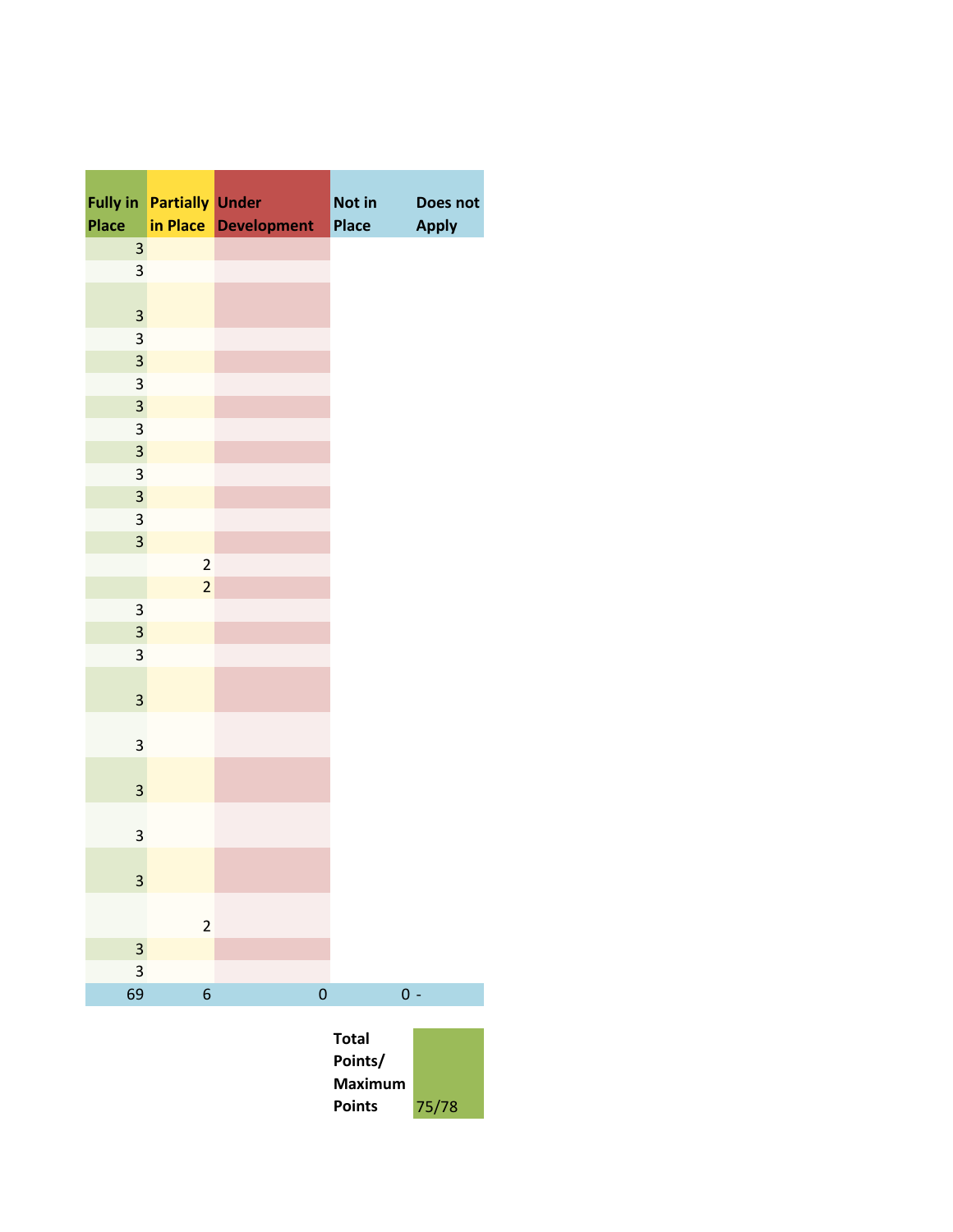

| Module 1 |     |
|----------|-----|
| score    | 96% |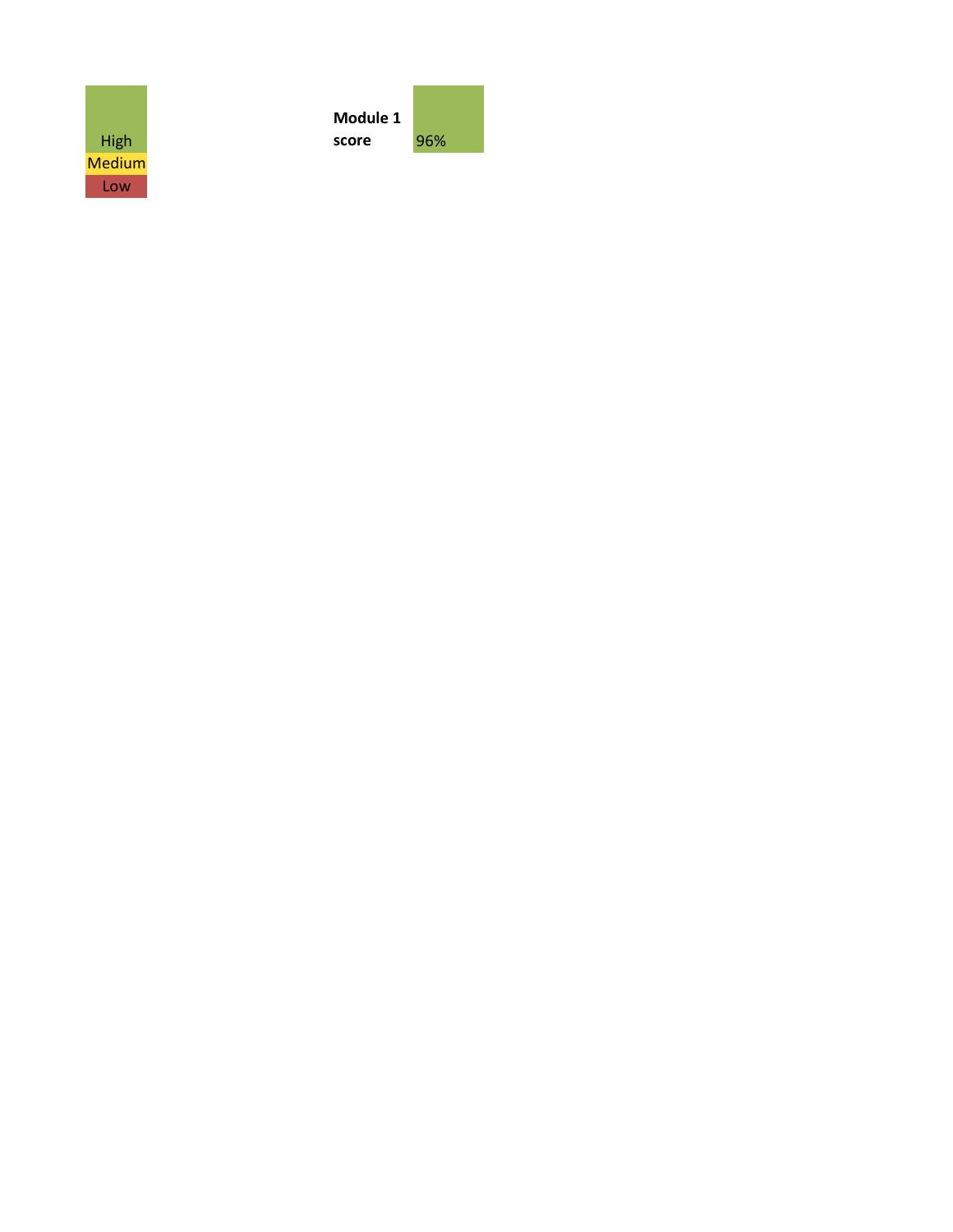# **Module 2: Health Education**

### **Scorecard for Questions Completed in Module 2**

SHI Edition: SHI 2017 (7th Edition) Created:21/03/2019

#### **# Criteria**

- Health education taught in all grades (CC.1)
- Sequential health education curriculum consistent with standards (CC.2)
- Active learning strategies (CC.3)
- Opportunities to practice skills (CC.4)
- Culturally-appropriate activities and examples (CC.5)
- Assignments encourage student interaction with family and community (CC.6)
- Professional development in health education (CC.7)
- Professional development in delivering curriculum (CC.8)
- Professional development in classroom management techniques (CC.9)
- Essential topics on physical activity (PA.1)
- Essential topics on healthy eating (N.1)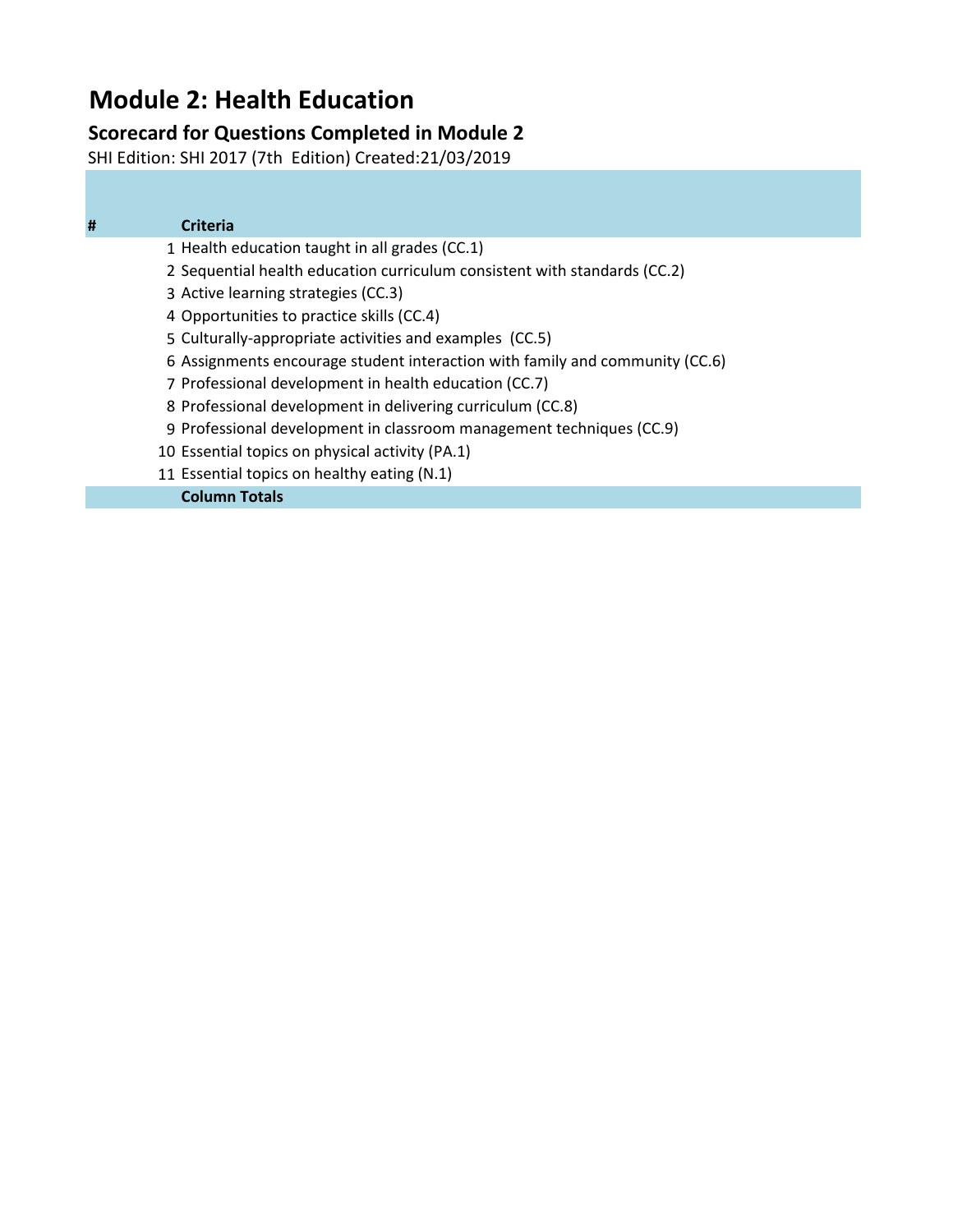| <b>Place</b>            | <b>Fully in Partially</b> | <b>Under</b><br>in Place Development | Not in<br><b>Place</b> | Does not<br><b>Apply</b> |
|-------------------------|---------------------------|--------------------------------------|------------------------|--------------------------|
| 3                       |                           |                                      |                        |                          |
| 3                       |                           |                                      |                        |                          |
| $\overline{\mathbf{3}}$ |                           |                                      |                        |                          |
| 3                       |                           |                                      |                        |                          |
| 3                       |                           |                                      |                        |                          |
|                         | 2                         |                                      |                        |                          |
|                         | $\overline{2}$            |                                      |                        |                          |
|                         | $\overline{2}$            |                                      |                        |                          |
|                         | $\overline{2}$            |                                      |                        |                          |
|                         | $\overline{2}$            |                                      |                        |                          |
| 3                       |                           |                                      |                        |                          |
| 18                      | 10                        | 0                                    |                        |                          |

**Total Point:** 28/33 **Module 2 s** 85%

Score Legend

| $81 - 100\%$ | High   |
|--------------|--------|
| $41 - 80%$   | Medium |
| $0 - 40%$    | Low    |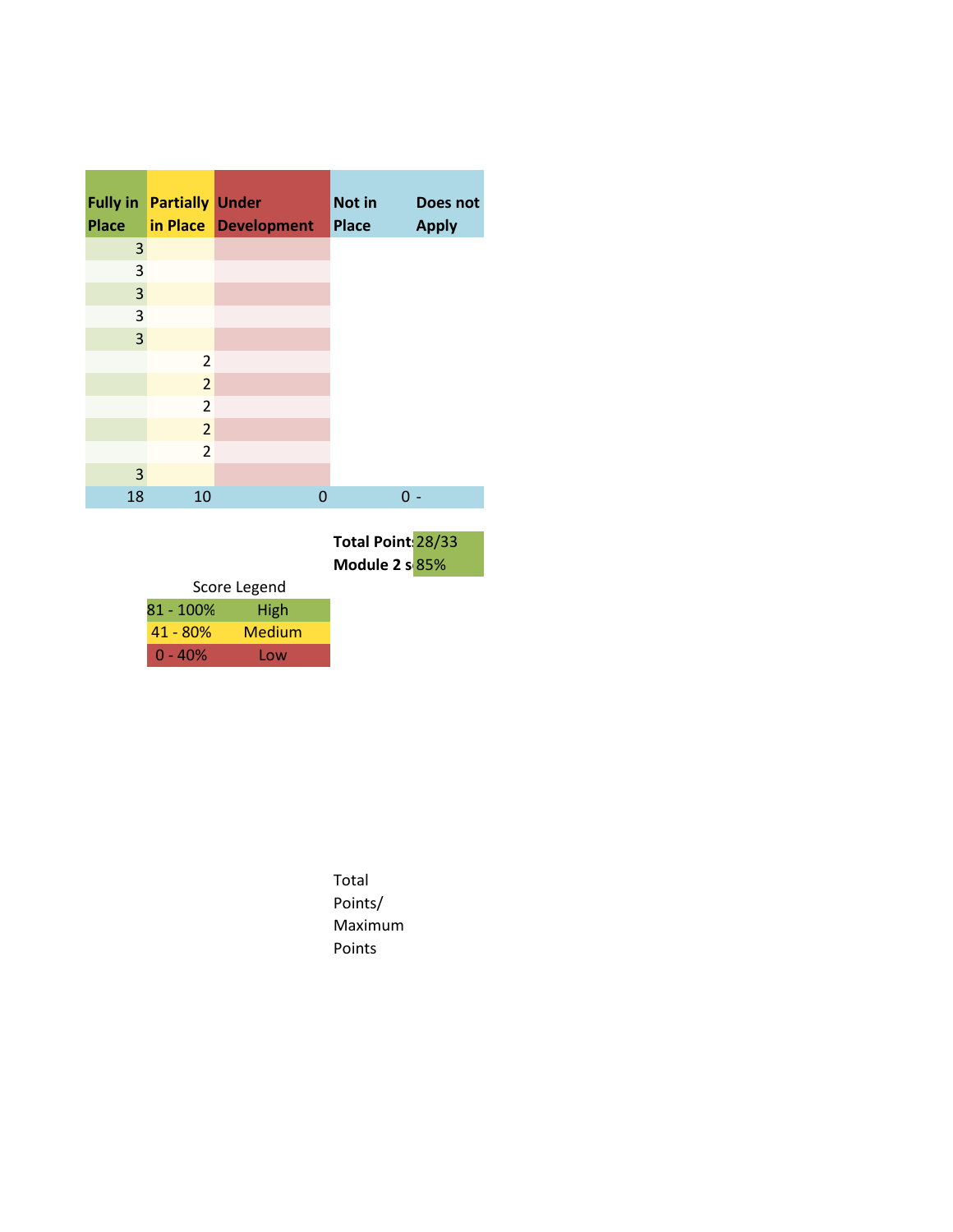## **Module 3: Physical Education and Physical Activity Programs**

#### **Scorecard for Questions Completed in Module 3**

SHI Edition: SHI 2017 (7th Edition) Created:21/03/2019

#### **# Criteria**

- 150 minutes of physical education per week (PA.1)
- Adequate teacher/student ratio (PA.2)
- Sequential physical education curriculum consistent with standards (PA.3)
- Information and materials for physical education teachers (PA.4)
- Students active at least 50% of class time (PA.5)
- Individualized physical activity and fitness plans (PA.6)
- Prohibit exemptions or waivers for physical education (PA.7)
- Substitutions for physical education (PA.8)
- Health-related physical fitness (PA.9)
- Promote community physical activities (PA.10)
- Licensed physical education teachers (PA.11)
- Address special health care needs (PA.12/CHC.1)
- Physical education safety practices (PA.13/CHC.2/S.1)
- Physical activity facilities meet safety standards (PA.14/S.2)
- Professional development for physical education teachers (PA.15)
- Professional development for classroom teachers (PA.16)
- Participation in intramural programs or physical activity clubs (PA.17)
- Promotion or support of walking and bicycling to and/or from school (PA.18)
- Availability of before- and after-school physical activity opportunities (PA.19)
- Availability of physical activity breaks in classrooms (PA.20)
- Adequate physical activity facilities (PA.21)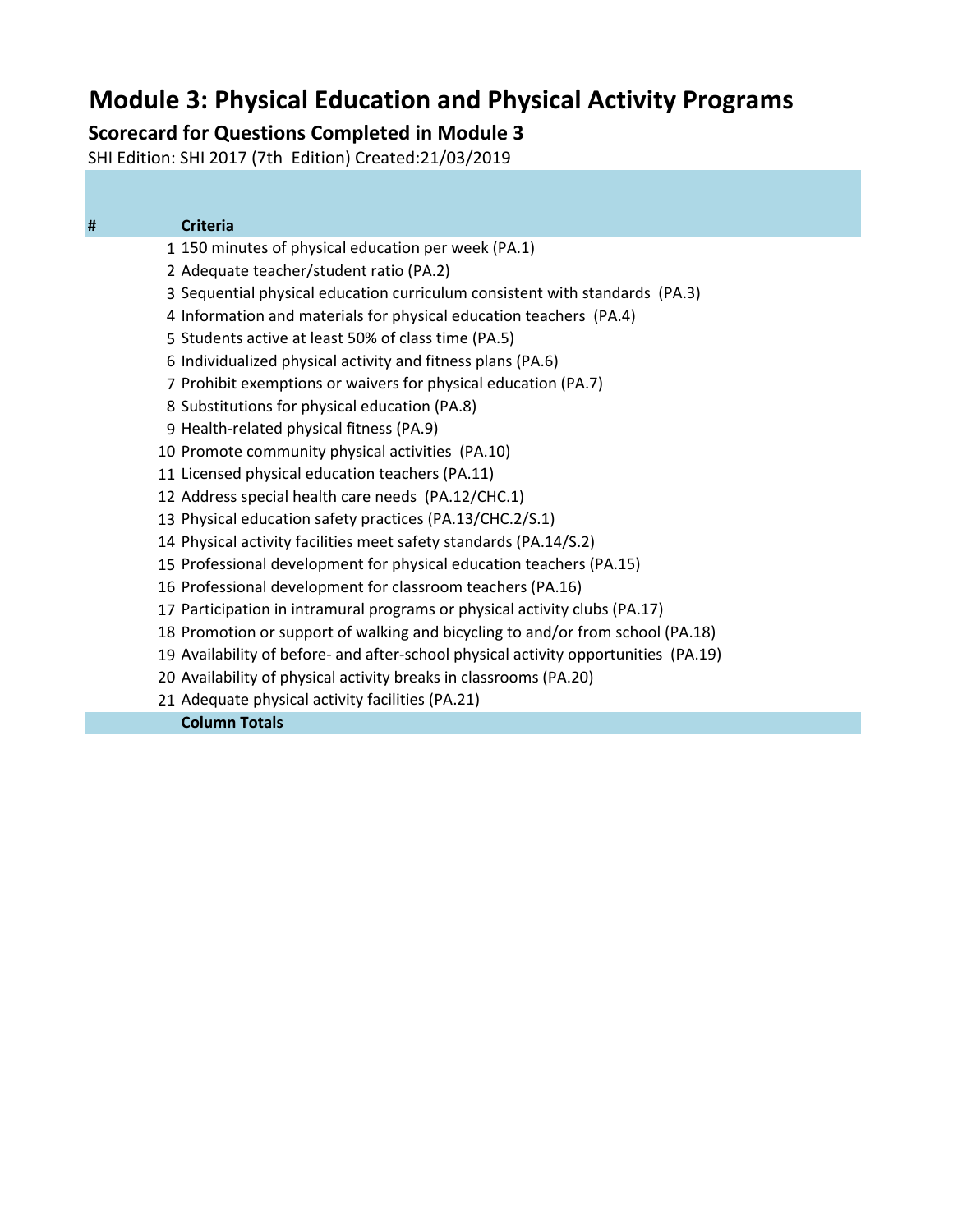| <b>Fully in</b><br><b>Place</b> | <b>Partially Under</b><br>in Place | <b>Development</b><br>ı | Not in<br>Does not<br><b>Place</b><br><b>Apply</b> |  |
|---------------------------------|------------------------------------|-------------------------|----------------------------------------------------|--|
|                                 |                                    | $\mathbf{1}$            |                                                    |  |
| 3                               |                                    |                         |                                                    |  |
| 3                               |                                    |                         |                                                    |  |
| 3                               |                                    |                         |                                                    |  |
| 3                               |                                    |                         |                                                    |  |
|                                 |                                    |                         | $\boldsymbol{0}$                                   |  |
| 3                               |                                    |                         |                                                    |  |
| 3                               |                                    |                         |                                                    |  |
| 3                               |                                    |                         |                                                    |  |
| 3                               |                                    |                         |                                                    |  |
| 3                               |                                    |                         |                                                    |  |
| 3                               |                                    |                         |                                                    |  |
| $\overline{\mathbf{3}}$         |                                    |                         |                                                    |  |
| 3                               |                                    |                         |                                                    |  |
| $\overline{\mathbf{3}}$<br>3    |                                    |                         |                                                    |  |
|                                 |                                    |                         | $\pmb{0}$                                          |  |
|                                 |                                    |                         | $\mathbf 0$                                        |  |
|                                 |                                    |                         | n/a                                                |  |
| 3                               |                                    |                         |                                                    |  |
| 3                               |                                    |                         |                                                    |  |
| 48                              | $\mathbf{0}$                       | $\overline{1}$          | $0 -$                                              |  |
|                                 |                                    |                         |                                                    |  |
|                                 |                                    |                         | Total Point: 49/60                                 |  |

|             |               | Module 3 s 82% |
|-------------|---------------|----------------|
|             | Score Legend  |                |
| 81 - 100%   | High          |                |
| $41 - 80\%$ | <b>Medium</b> |                |
|             |               | Total          |
|             |               | Points/        |
|             |               | Maximum        |
| - 40%       | Low           | Points         |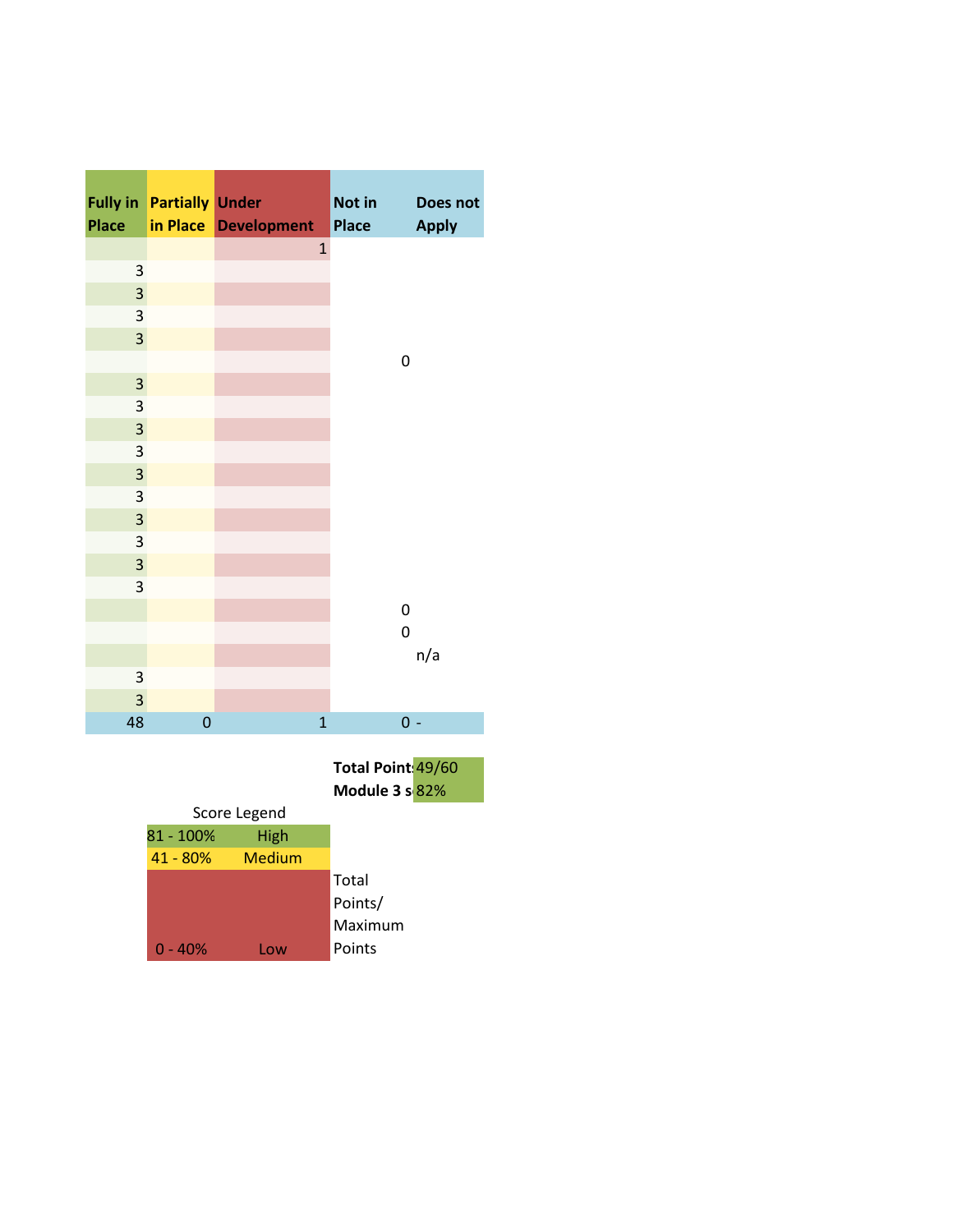# **Module 4: Nutrition Environment and Services**

### **Scorecard for Questions Completed in Module 4**

SHI Edition: SHI 2017 (7th Edition) Created:21/03/2019

#### **# Criteria**

- Breakfast and lunch programs (N.1)
- School breakfast (N.2)
- School lunch (N.3)
- Variety of offerings in school meals (N.4)
- Healthy food purchasing and preparation practices (N.5)
- Venues outside the cafeteria offer fruits and vegetables (N.6)
- Promote healthy food and beverage choices using Smarter Lunchroom techniques (N.7)
- Adequate time to eat school meals (N.8)
- Collaboration between school nutrition services staff members and teachers (N.9)

Annual continuing education and training requirements for school nutrition services staff (N.10)

- Clean, safe, pleasant cafeteria (N.11/S.1)
- Food safety training (N.12/S.2)
- Preparedness for food emergencies (N.13/S.3)
- Farm to School activities (N.14)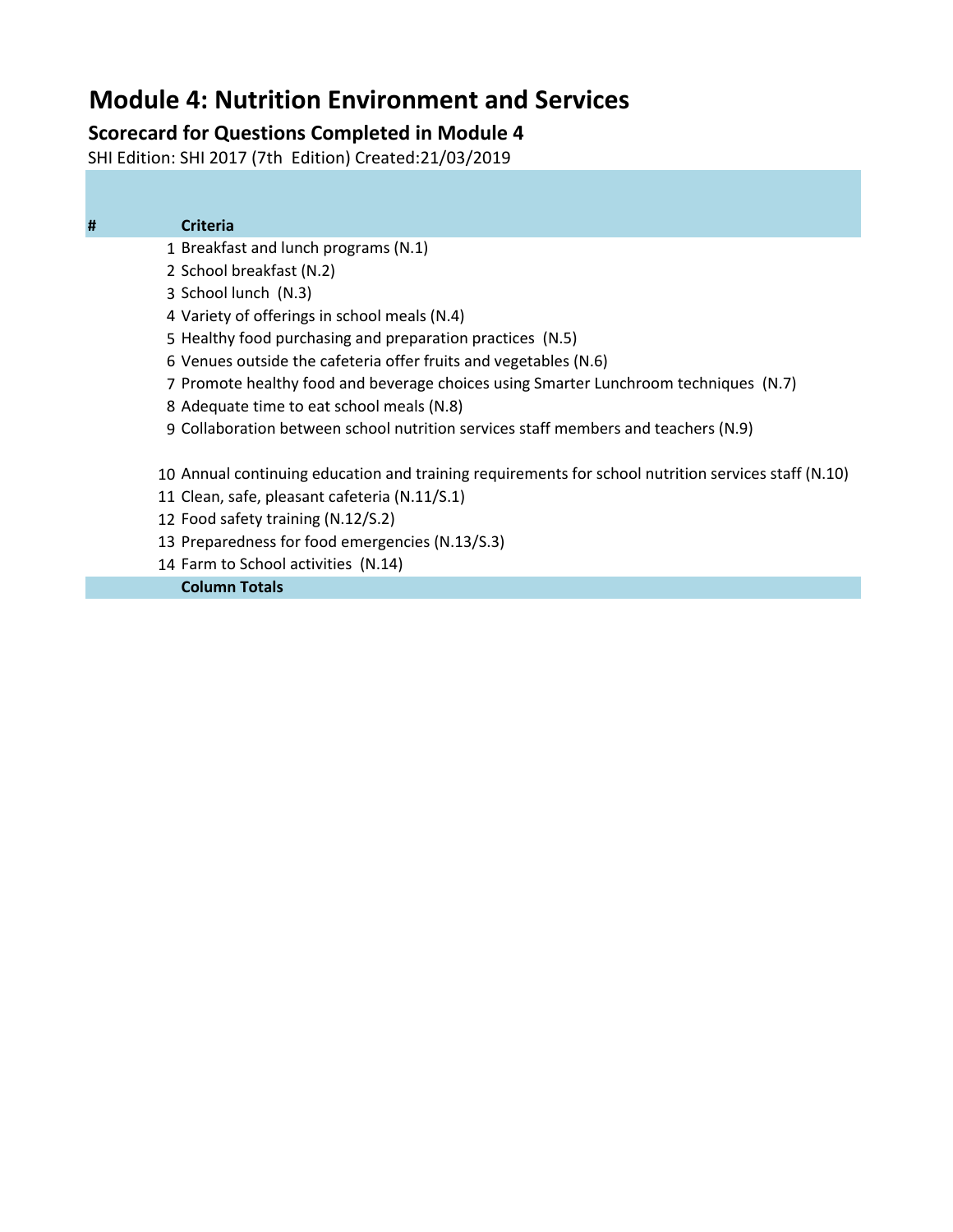| <b>Place</b>            | <b>Fully in Partially Under</b> | in Place Development | Not in<br><b>Place</b> | Does not<br><b>Apply</b> |
|-------------------------|---------------------------------|----------------------|------------------------|--------------------------|
| 3                       |                                 |                      |                        |                          |
| 3                       |                                 |                      |                        |                          |
| $\overline{\mathbf{3}}$ |                                 |                      |                        |                          |
| 3                       |                                 |                      |                        |                          |
| $\overline{\mathbf{3}}$ |                                 |                      |                        |                          |
|                         |                                 |                      |                        | n/a                      |
| 3                       |                                 |                      |                        |                          |
| $\mathsf 3$             |                                 |                      |                        |                          |
| 3                       |                                 |                      |                        |                          |
| 3                       |                                 |                      |                        |                          |
| $\overline{3}$          |                                 |                      |                        |                          |
| 3                       |                                 |                      |                        |                          |
| 3                       |                                 |                      |                        |                          |
|                         | $\overline{2}$                  |                      |                        |                          |
| 36                      | $\overline{2}$                  | 0                    |                        | 0                        |

**Total Point**: 38/39 **Module 4 s** 97%

| Score Legend      |        |  |
|-------------------|--------|--|
| 81 - 100%<br>High |        |  |
| $41 - 80%$        | Medium |  |
| $0 - 40%$         | Low    |  |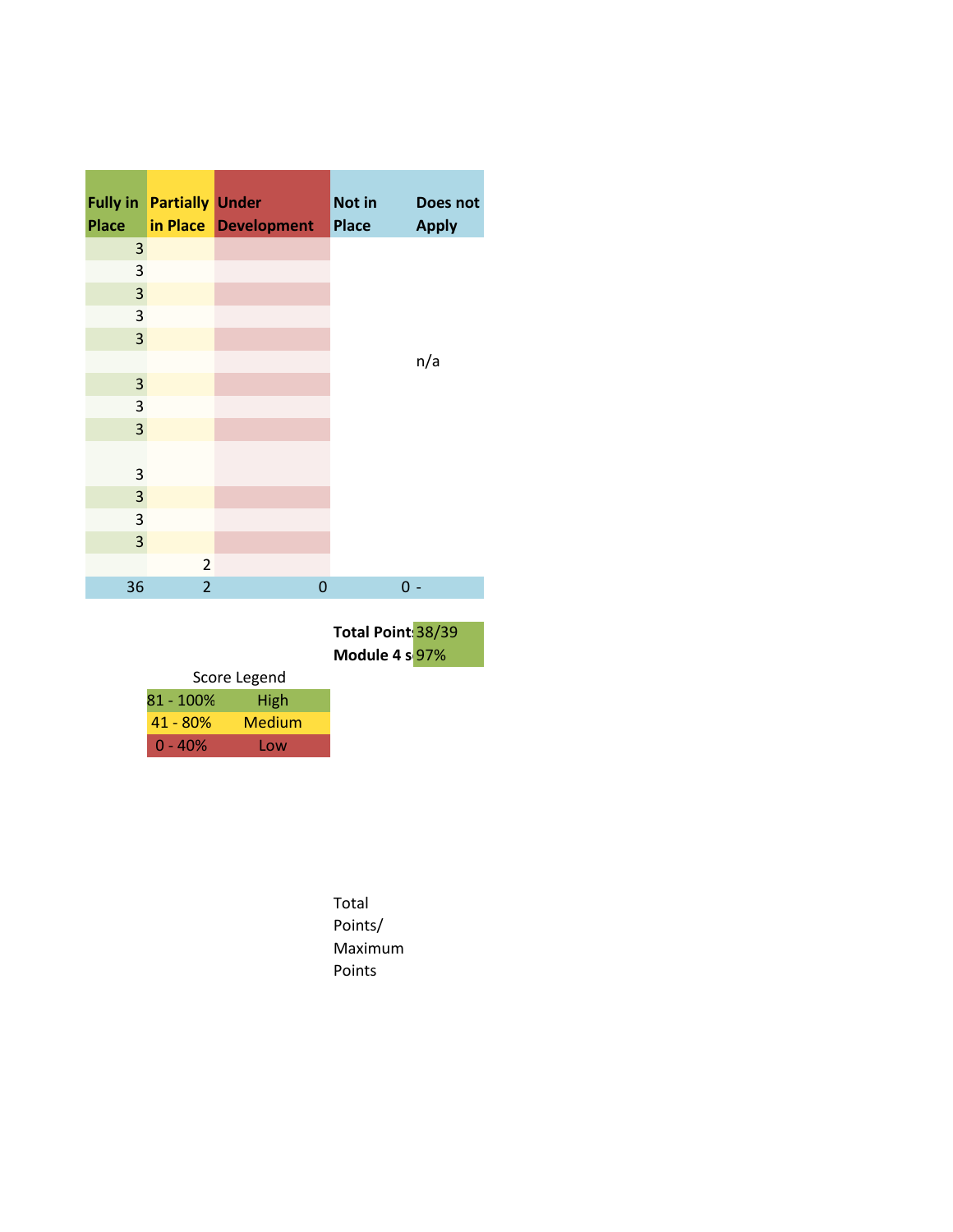# **Module 5: School Health Services**

### **Scorecard for Questions Completed in Module 5**

SHI Edition: SHI 2017 (7th Edition) Created:21/03/2019

#### **# Criteria**

- Health services provided by a full-time school nurse (CC.1)
- School-based healthcare services (CC.2)
- Health and safety promotion for students and families (CC.3)
- Collaborate with other school staff members (CC.4)
- Implement a referral system (CC.5)
- Student health information, including insurance (CC.6)
- Consulting school health physician (CC.7)
- Food allergy management plan (N.1)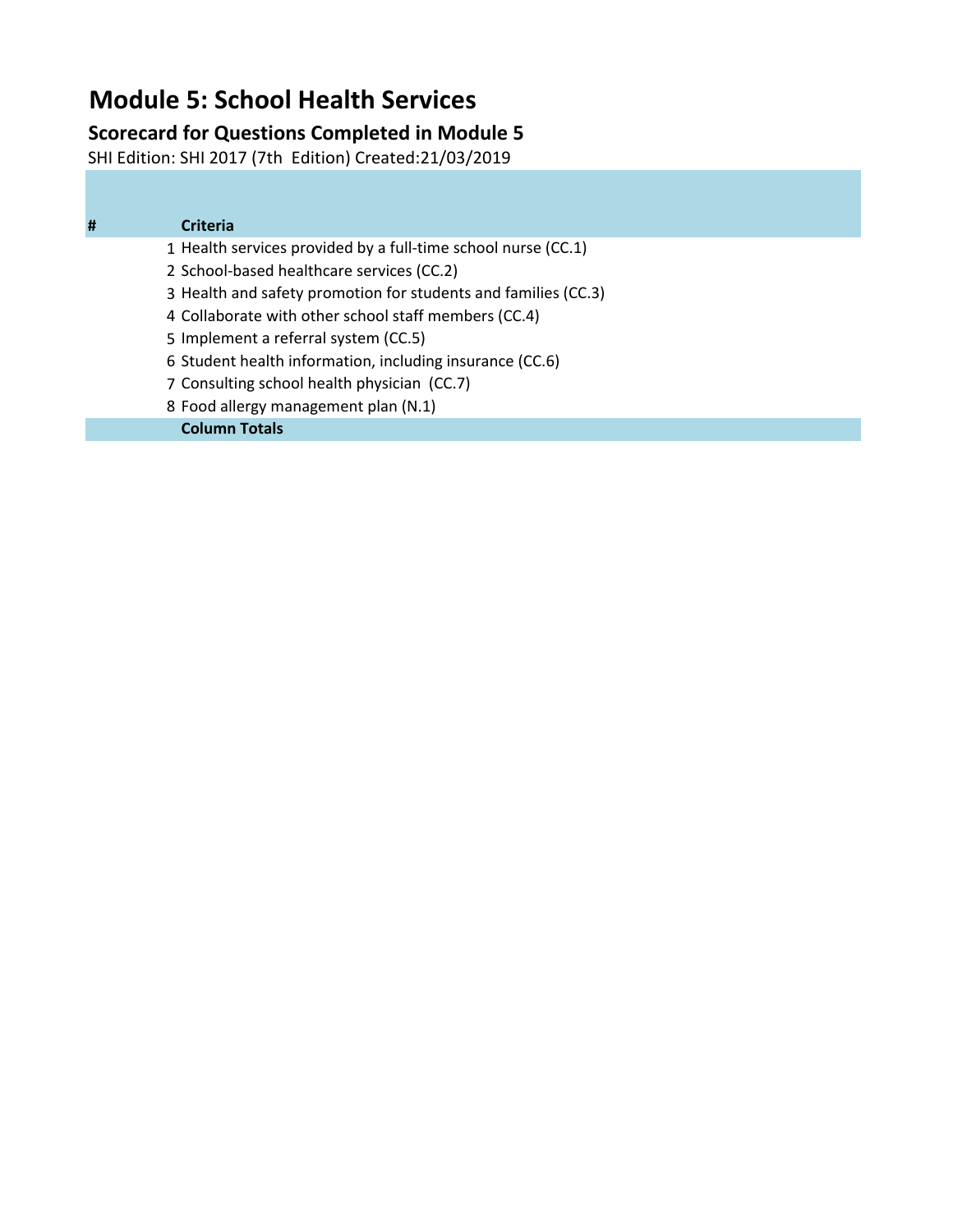| <b>Fully in</b><br><b>Place</b> | <b>Partially Under</b> | in Place Development | Not in<br><b>Place</b> | Does not<br><b>Apply</b> |
|---------------------------------|------------------------|----------------------|------------------------|--------------------------|
|                                 |                        | $\mathbf{1}$         |                        |                          |
|                                 | 2                      |                      |                        |                          |
|                                 |                        | 1                    |                        |                          |
|                                 | 2                      |                      |                        |                          |
| 3                               |                        |                      |                        |                          |
| 3                               |                        |                      |                        |                          |
|                                 | $\overline{2}$         |                      |                        |                          |
| 3                               |                        |                      |                        |                          |
| 9                               | 6                      | 2                    |                        |                          |

Total Point: 17/24 **Module 5 s 71%** 

| Score Legend |        |  |
|--------------|--------|--|
| 81 - 100%    | High   |  |
| $41 - 80%$   | Medium |  |
| $0 - 40%$    | Low    |  |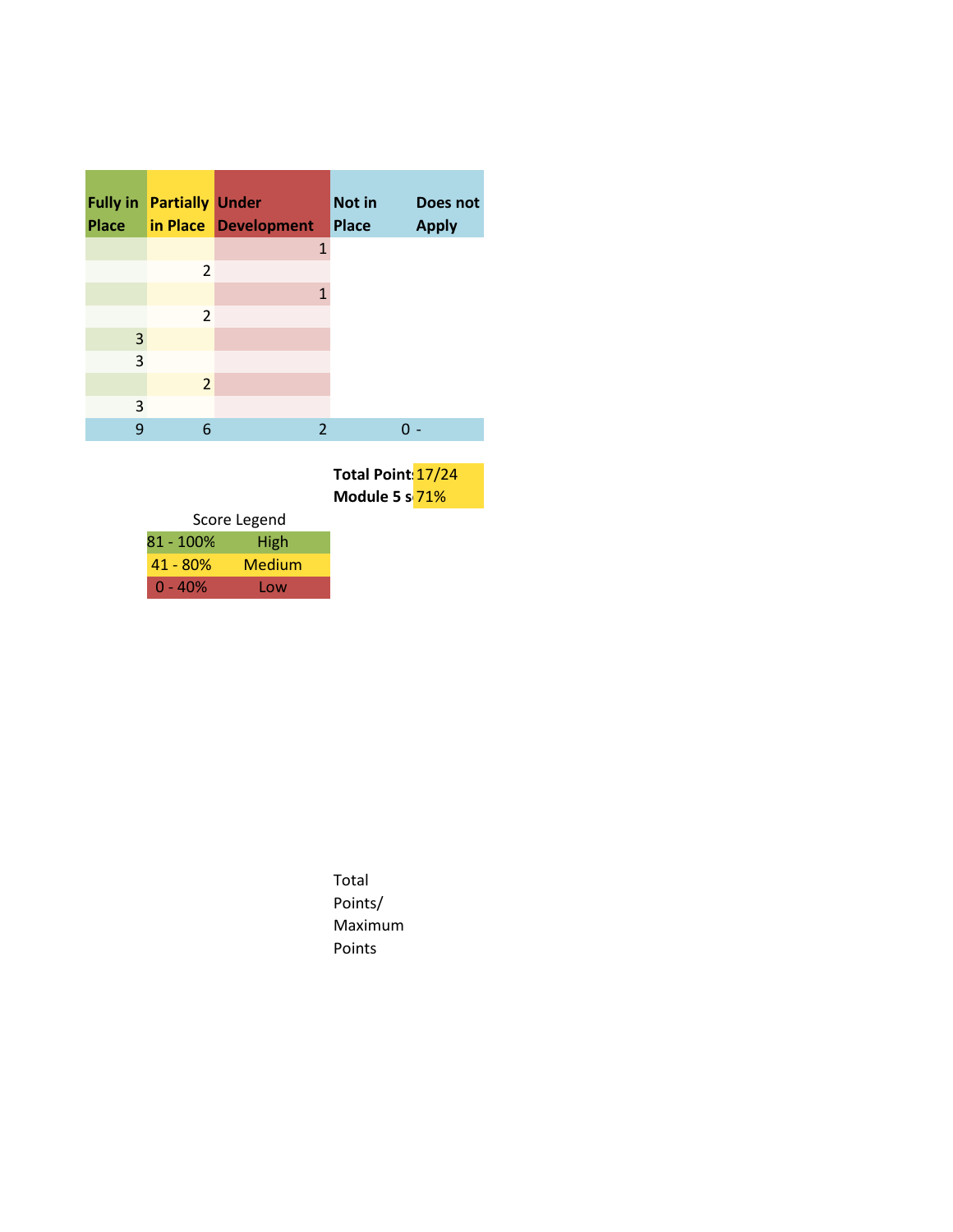# **Module 6: School Counseling, Psychological, and Social Services**

### **Scorecard for Questions Completed in Module 6**

SHI Edition: SHI 2017 (7th Edition) Created:21/03/2019

#### **# Criteria**

Counseling, psychological, and social services provided by a full-time counselor, social worker,

- 1 and psychologist (CC.1)
- 2 Health and safety promotion and treatment (CC.2)
- 3 Collaborate with other school staff members (CC.3)
- 4 Identify and track students with emotional, behavioral, and mental health needs (CC.4)
- 5 Establish referral system (CC.5)
- 6 Aid students during transitions (CC.6)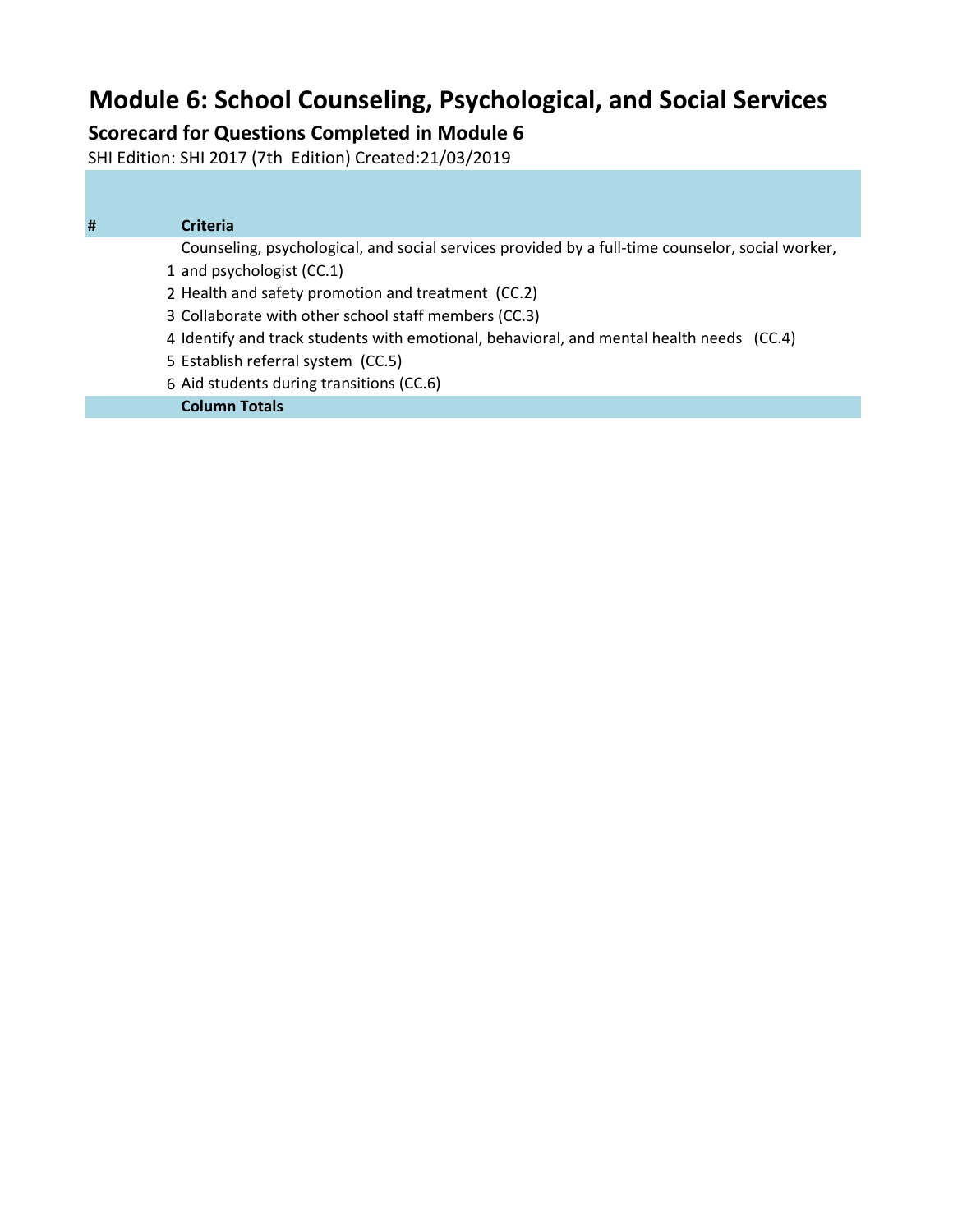| <b>Fully in</b><br><b>Place</b> | <b>Partially Under</b> | in Place Development | Not in<br><b>Place</b> | Does not<br><b>Apply</b> |
|---------------------------------|------------------------|----------------------|------------------------|--------------------------|
|                                 |                        | 1                    |                        |                          |
| 3                               |                        |                      |                        |                          |
| 3                               |                        |                      |                        |                          |
| 3                               |                        |                      |                        |                          |
| 3                               |                        |                      |                        |                          |
|                                 | 2                      |                      |                        |                          |
| 12                              | $\overline{2}$         | 1                    |                        |                          |

**Total Point:** 15/18 **Module 6 s** 83%

|            | Score Legend |
|------------|--------------|
| 81 - 100%  | <b>High</b>  |
| $41 - 80%$ | Medium       |
| $0 - 40%$  | Low          |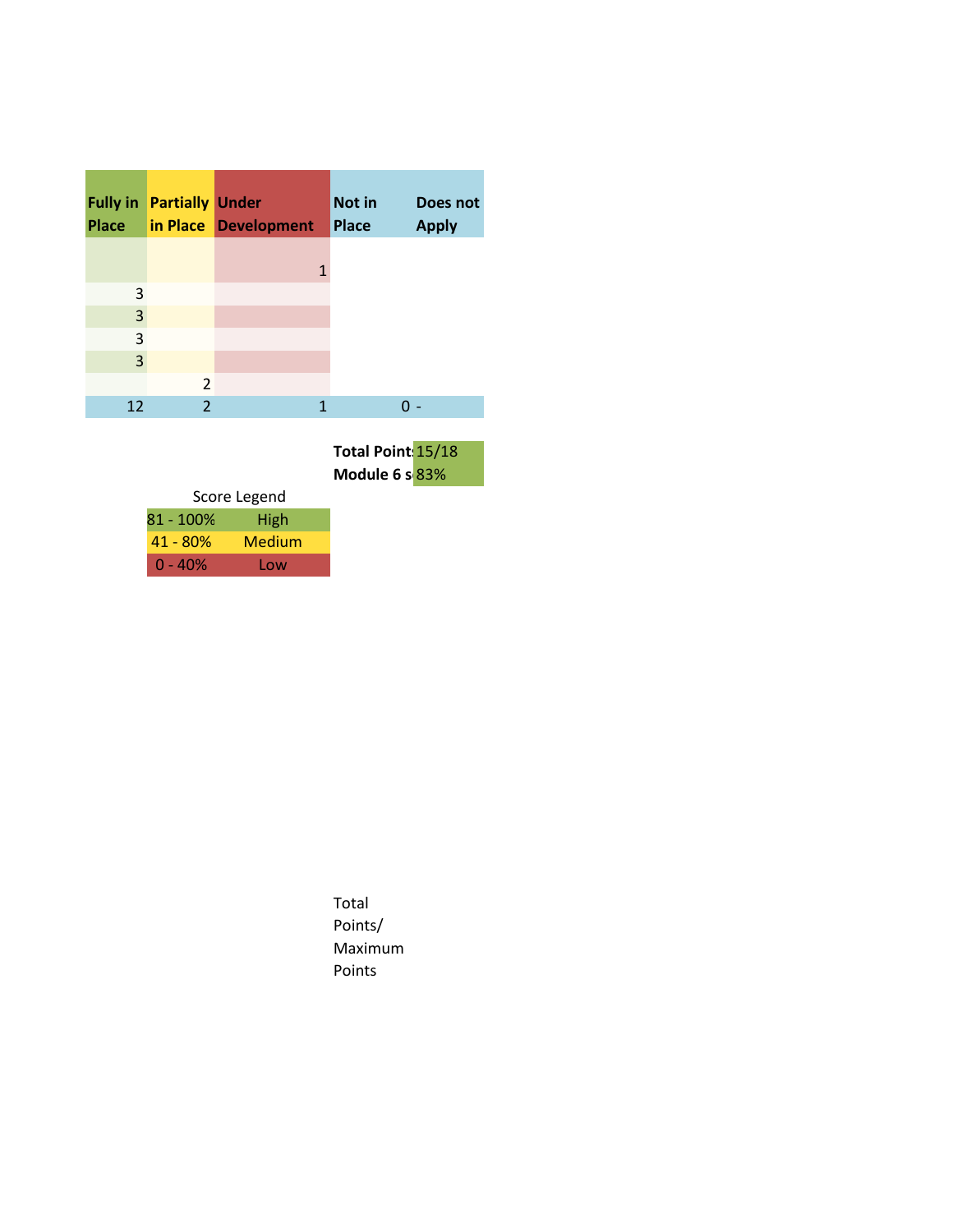# **Module 7: Social and Emotional Climate**

### **Scorecard for Questions Completed in Module 7**

SHI Edition: SHI 2017 (7th Edition) Created:21/03/2019

| Ħ |  | <b>Criteria</b> |   |  |
|---|--|-----------------|---|--|
|   |  | $\cdots$        | ٠ |  |

- Positive school climate (CC.1)
- Positive student relationships (CC.2)
- Professional development on meeting diverse needs of students (CC.3)
- Collaboration to promote social and emotional learning (CC.4)
- School-wide social and emotional learning (CC.5)
- Community partnerships to promote social and emotional learning for students in school (CC.6)
- Prevent harassment and bullying (CC.7)
- Active supervision (CC.8)
- Engaging all students (CC.9)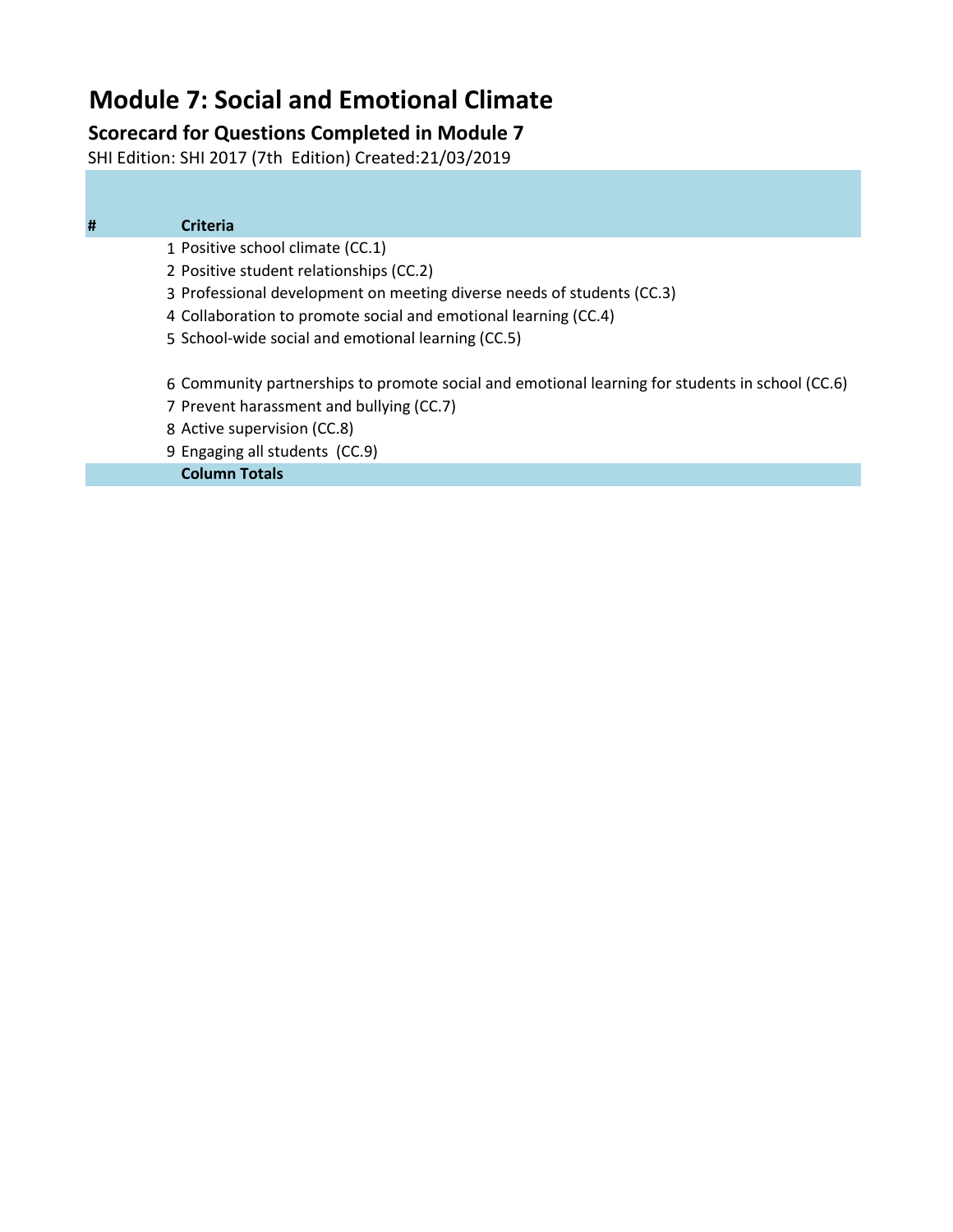| <b>Place</b> | <b>Fully in Partially Under</b> | in Place Development | Not in<br><b>Place</b>               | Does not<br><b>Apply</b> |
|--------------|---------------------------------|----------------------|--------------------------------------|--------------------------|
| 3            |                                 |                      |                                      |                          |
| 3            |                                 |                      |                                      |                          |
|              | $\overline{2}$                  |                      |                                      |                          |
| 3            |                                 |                      |                                      |                          |
| 3            |                                 |                      |                                      |                          |
|              |                                 |                      |                                      |                          |
| 3            |                                 |                      |                                      |                          |
| 3            |                                 |                      |                                      |                          |
| 3            |                                 |                      |                                      |                          |
| 3            |                                 |                      |                                      |                          |
| 24           | 2                               | $\mathbf 0$          | $0 -$                                |                          |
|              |                                 |                      | Total Point: 26/27<br>Module 7 s 96% |                          |

81 - 100% High 41 - 80% Medium  $0 - 40%$ Score Legend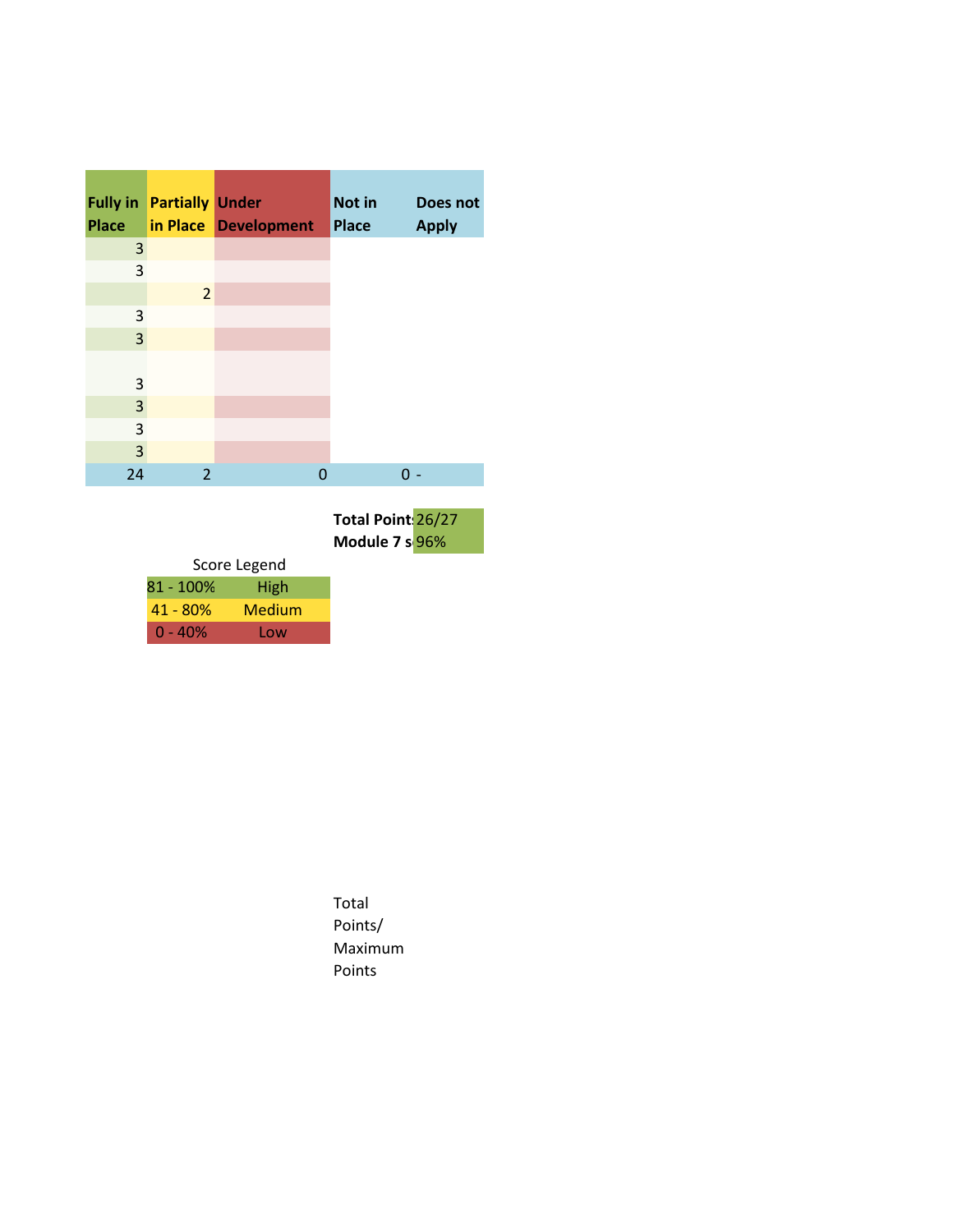# **Module 8: Physical Environment**

### **Scorecard for Questions Completed in Module 8**

SHI Edition: SHI 2017 (7th Edition) Created:21/03/2019

| # | <b>Criteria</b> |
|---|-----------------|
|   |                 |

- 1 School environmental health program (CC.1)
- 2 Effective management of an environmental health and safety program (CC.2)
- 3 Professional development for school environmental health (CC.3)
- 4 Student involvement in promoting environmental health (CC.4)
- 5 Cleaning and maintenance practices (CC.5)
- 6 Implement indoor air quality practices (CC.6)
- 7 Implement integrated pest management practices (CC.7)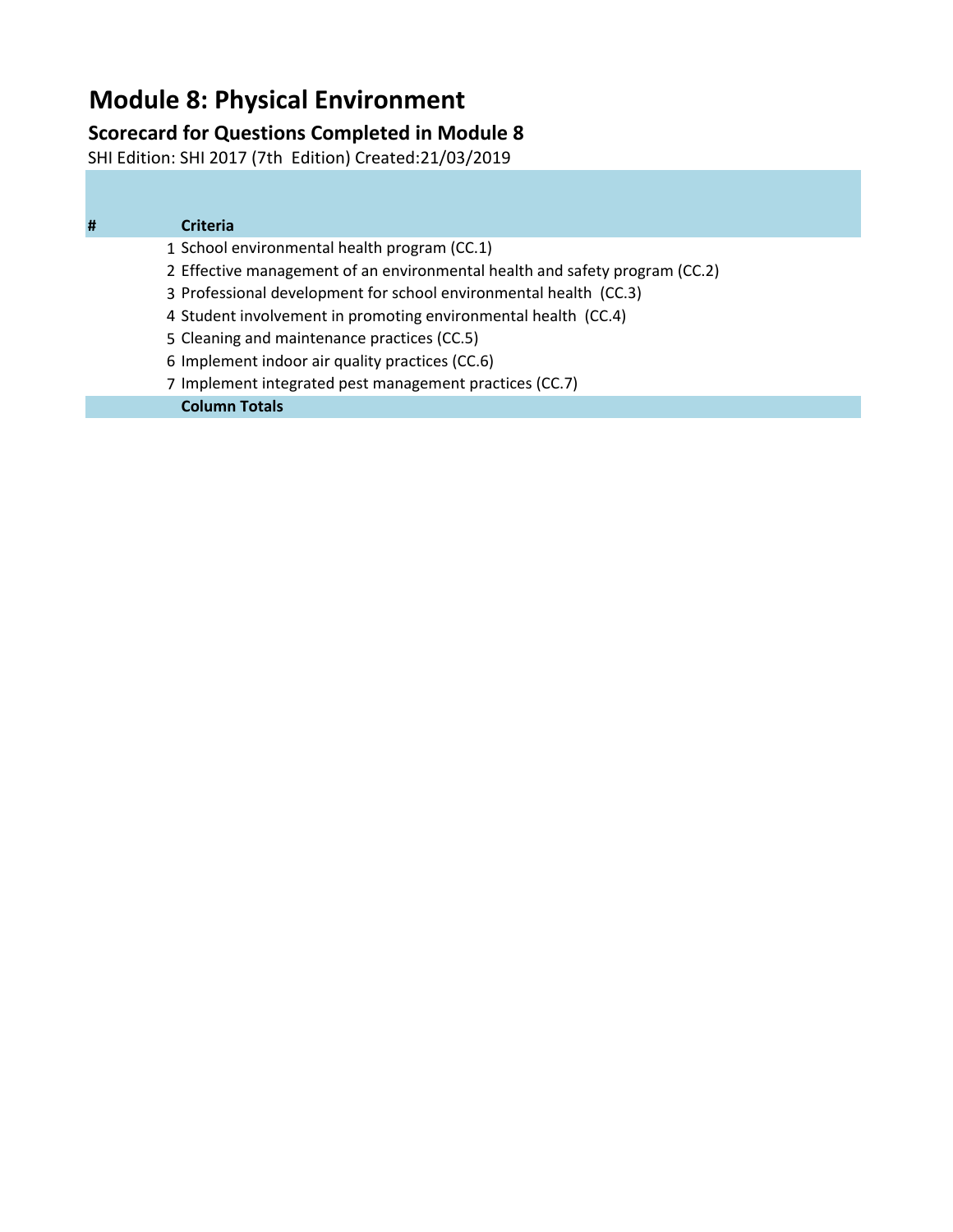| <b>Fully in</b> | <b>Partially Under</b> |                      | Not in       | Does not     |
|-----------------|------------------------|----------------------|--------------|--------------|
| <b>Place</b>    |                        | in Place Development | <b>Place</b> | <b>Apply</b> |
| 3               |                        |                      |              |              |
| 3               |                        |                      |              |              |
| 3               |                        |                      |              |              |
|                 | 2                      |                      |              |              |
| 3               |                        |                      |              |              |
| 3               |                        |                      |              |              |
| 3               |                        |                      |              |              |
| 18              | 2                      |                      |              |              |

**Total Point:** 20/21 **Module 8 s** 95%

|            | Score Legend |
|------------|--------------|
| 81 - 100%  | <b>High</b>  |
| $41 - 80%$ | Medium       |
| $0 - 40%$  | Low          |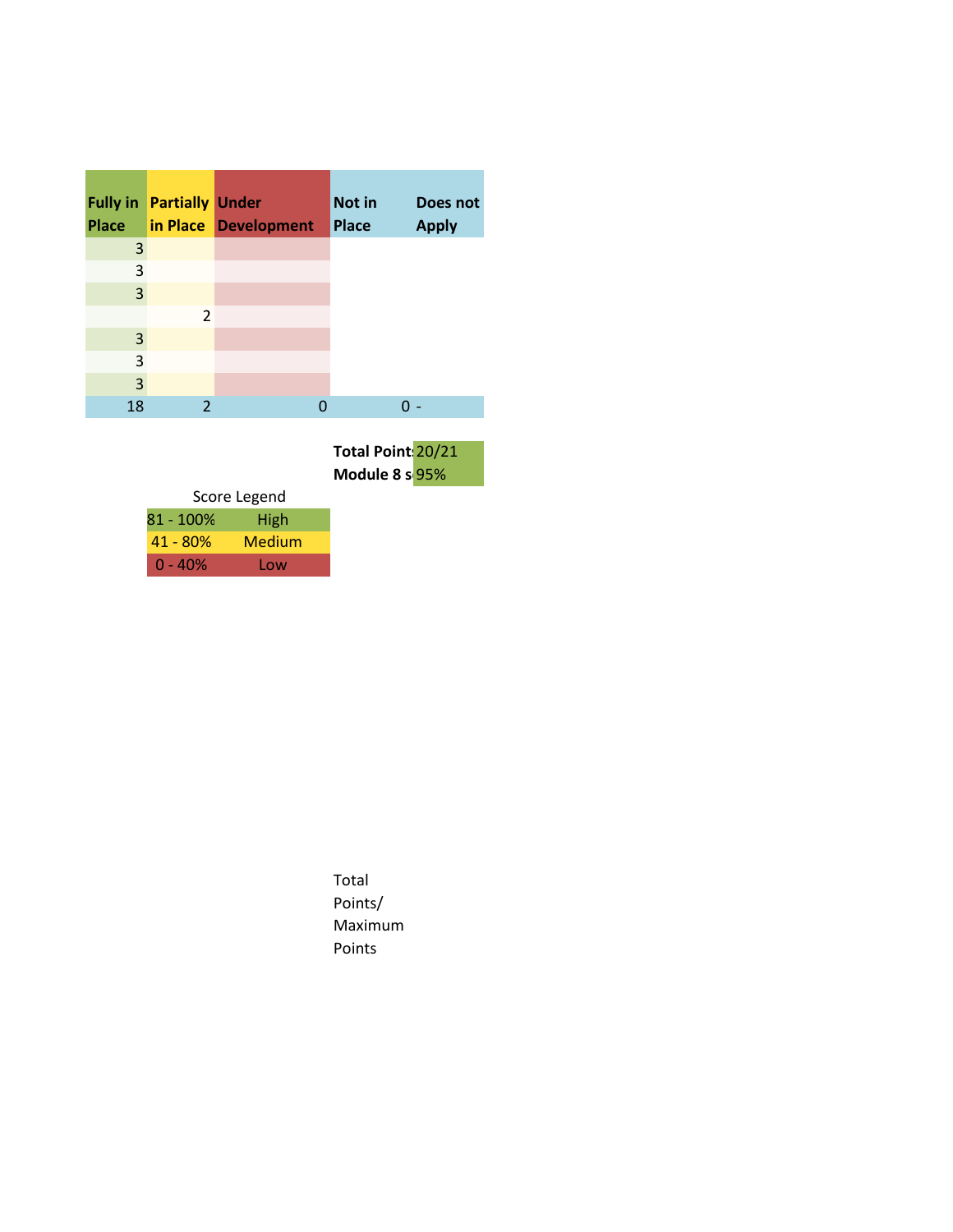# **Module 9: Employee Wellness and Health Promotion**

### **Scorecard for Questions Completed in Module 9**

SHI Edition: SHI 2017 (7th Edition) Created:21/03/2019

### **# Criteria**

- Health education for staff members (CC.1)
- Health assessments for staff members (CC.2)
- Promote staff member participation (CC.3)
- Stress management programs for staff (CC.4)
- Staff mental health promotion (CC.5)
- Breastfeeding policy (CC.6)
- Programs for staff members on physical activity/fitness (PA.1)
- Programs for staff members on healthy eating/weight management (N.1) All foods served and sold to staff meet the USDA's Smart Snacks in School nutrition standards
- (N.2)
- Modeling healthy eating and physical activity behaviors (N.3/PA.2)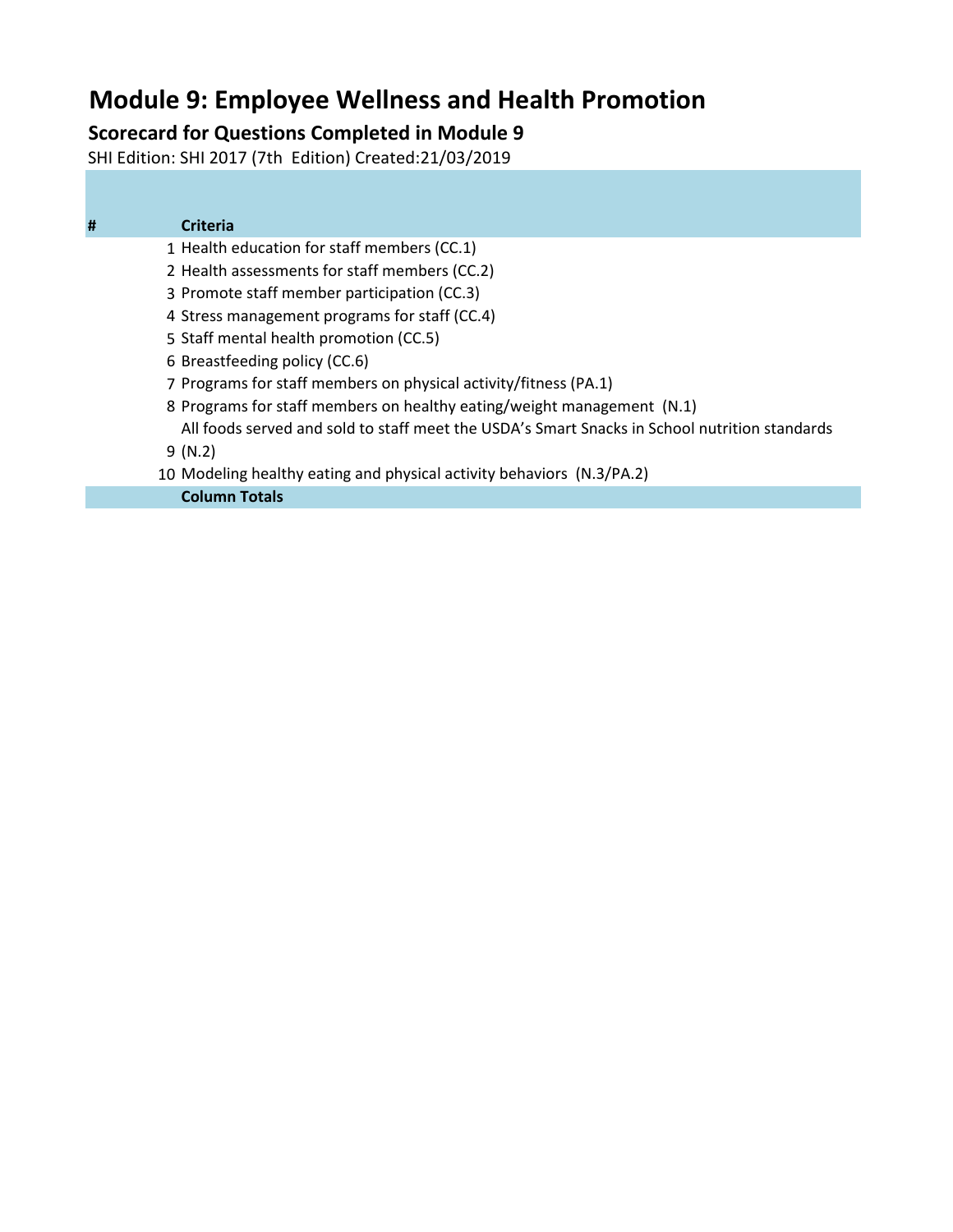| <b>Place</b>            | <b>Fully in Partially Under</b> | in Place Development | Not in<br><b>Place</b> | Does not<br><b>Apply</b> |
|-------------------------|---------------------------------|----------------------|------------------------|--------------------------|
| 3                       |                                 |                      |                        |                          |
|                         |                                 |                      |                        | n/a                      |
| 3                       |                                 |                      |                        |                          |
| 3                       |                                 |                      |                        |                          |
|                         | $\overline{2}$                  |                      |                        |                          |
| 3                       |                                 |                      |                        |                          |
| $\mathbf{3}$            |                                 |                      |                        |                          |
| 3                       |                                 |                      |                        |                          |
|                         |                                 |                      |                        |                          |
| $\mathbf{3}$            |                                 |                      |                        |                          |
| $\overline{\mathbf{3}}$ |                                 |                      |                        |                          |
| 24                      | $\overline{2}$                  | 0                    |                        | $0 -$                    |
|                         |                                 |                      |                        | $\sim$                   |

**Total Point: 26/27** Module 9 s 96%

Score Legend

| $81 - 100\%$ | <b>High</b> |
|--------------|-------------|
| $41 - 80%$   | Medium      |
| $0 - 40%$    | Low         |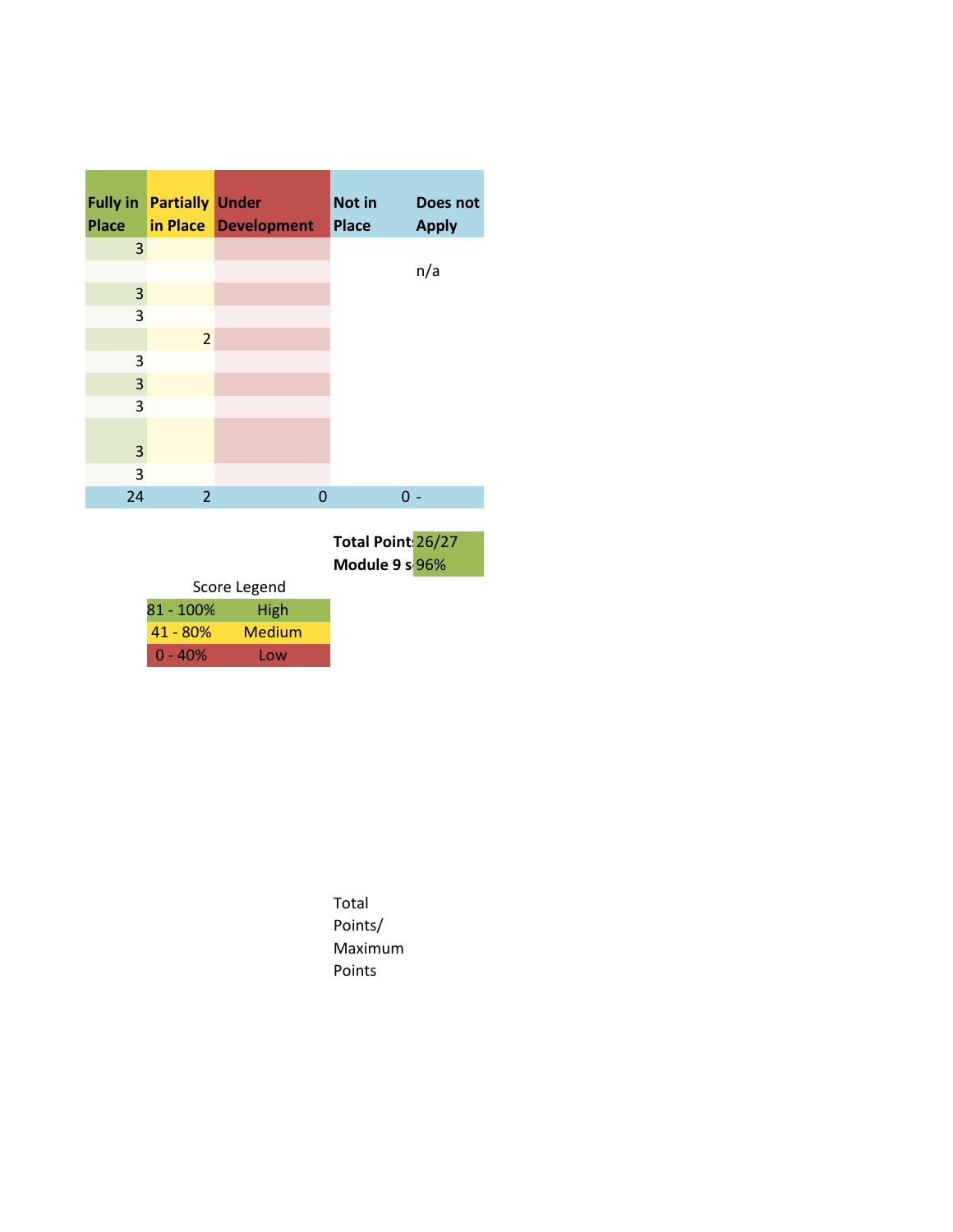# **Module 10: Family Engagement**

### **Scorecard for Questions Completed in Module 10**

SHI Edition: SHI 2017 (7th Edition) Created:21/03/2019

## **# Criteria**

- Communication with families (CC.1)
- Parenting strategies (CC.2)
- Family engagement in school decision making (CC.3)
- Family volunteers (CC.4)
- Family engagement in learning at home (CC.5)
- Family access to school facilities (CC.6)
- Professional development on family engagement strategies (CC.7)
- Professional development to assist parents seeking services (CC.8)
- School health updates for families (CC.9) Student and family involvement in the school meal programs and other foods and beverages
- sold, served and offered on school campus. (N.1)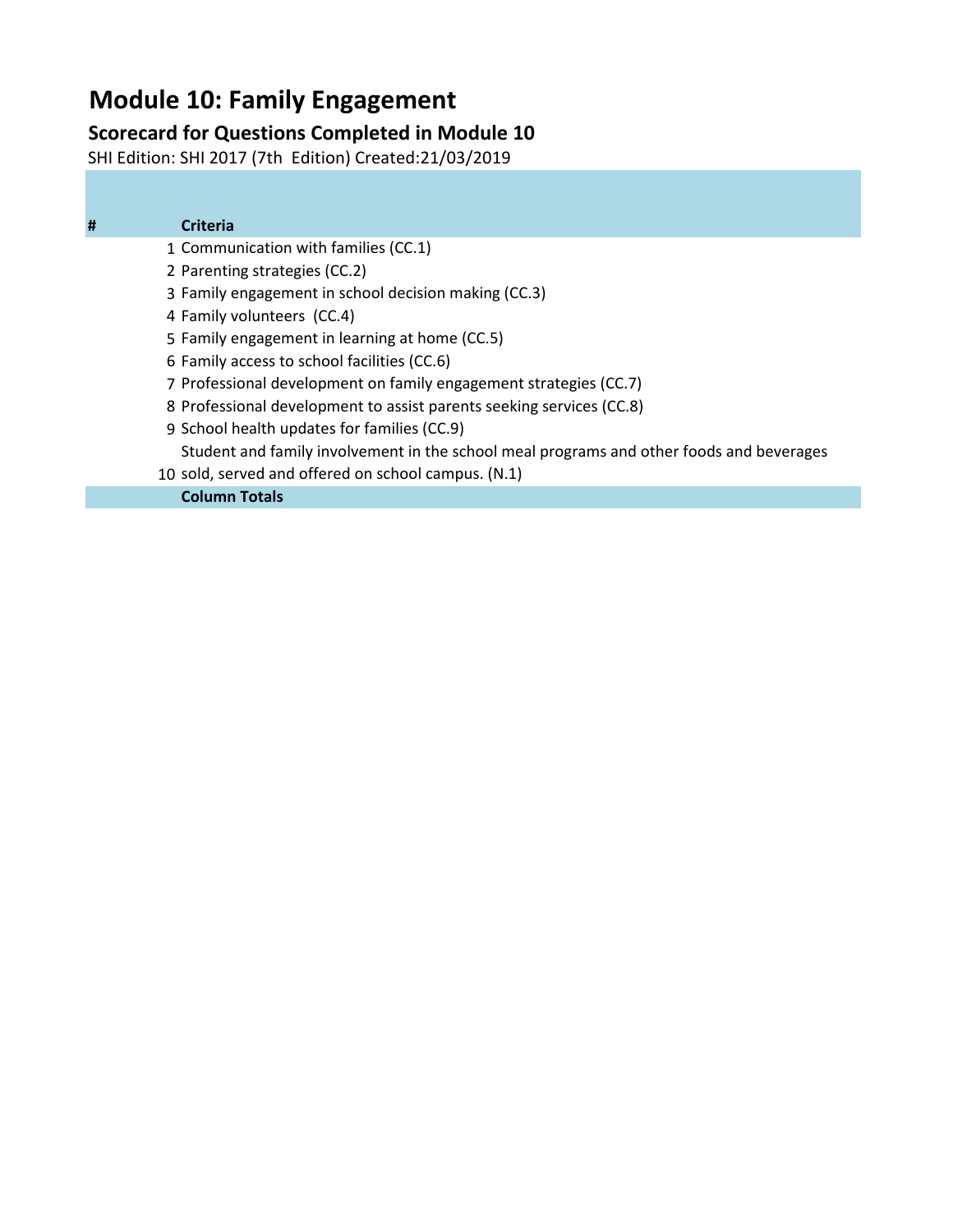| <b>Place</b> | <b>Fully in Partially Under</b> | in Place Development | Not in<br><b>Place</b> | Does not<br><b>Apply</b> |
|--------------|---------------------------------|----------------------|------------------------|--------------------------|
| 3            |                                 |                      |                        |                          |
| 3            |                                 |                      |                        |                          |
| 3            |                                 |                      |                        |                          |
|              | 2                               |                      |                        |                          |
|              | $\overline{2}$                  |                      |                        |                          |
| 3            |                                 |                      |                        |                          |
|              | $\overline{2}$                  |                      |                        |                          |
|              | $\overline{2}$                  |                      |                        |                          |
| 3            |                                 |                      |                        |                          |
|              |                                 |                      |                        |                          |
| 3            |                                 |                      |                        |                          |
| 18           | 8                               | ი                    | Ω                      |                          |
|              |                                 |                      |                        |                          |

**Total Point** 26/30 **Module 10 87%** 

Score Legend

| $81 - 100\%$ | High   |
|--------------|--------|
| $41 - 80%$   | Medium |
| $0 - 40%$    | Low    |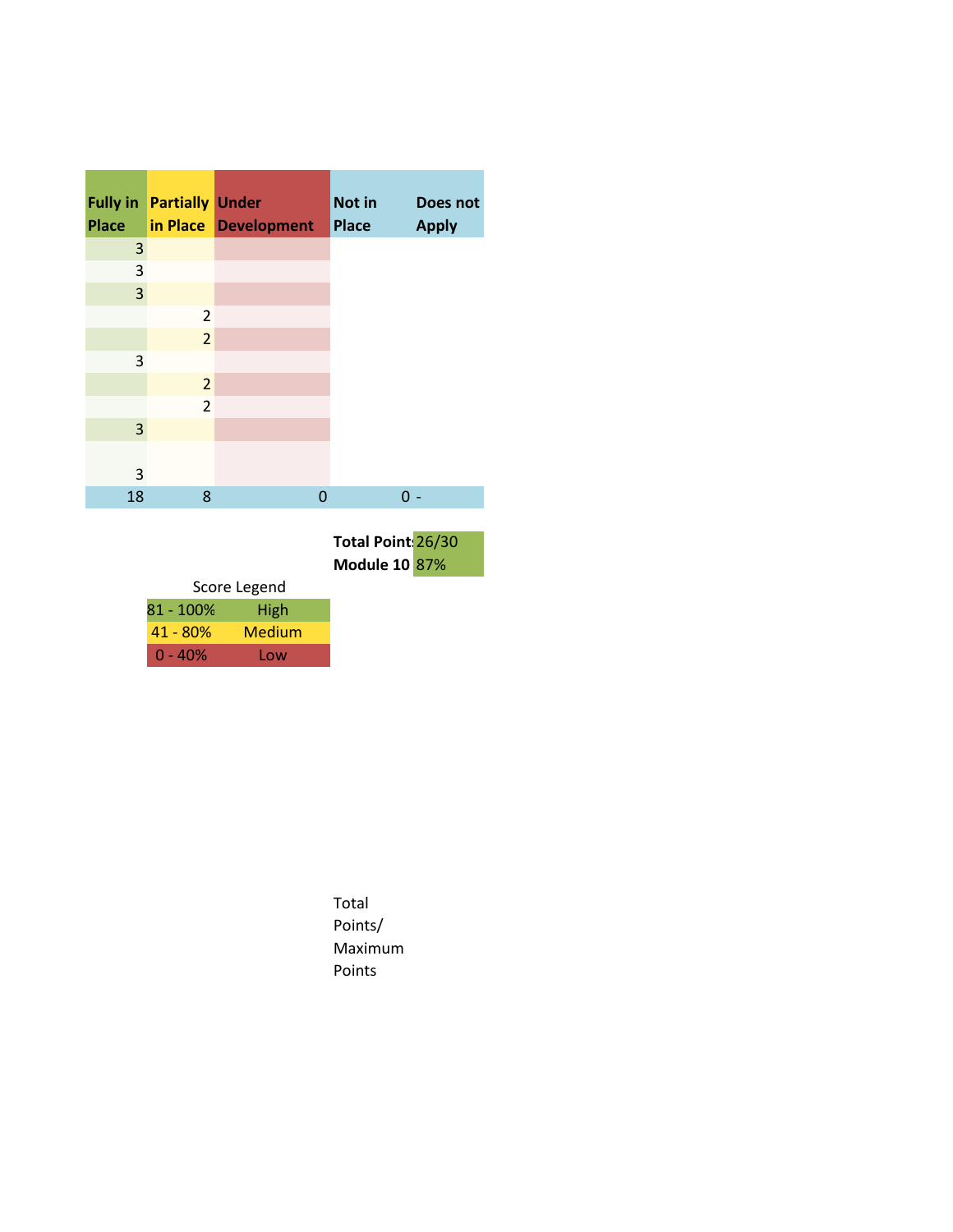# **Module 11: Community Involvement**

### **Scorecard for Questions Completed in Module 11**

SHI Edition: SHI 2017 (7th Edition) Created:21/03/2019

### **# Criteria**

- Community involvement in school decision making (CC.1)
- Community volunteers (CC.2)
- Community involvement in school health initiatives (CC.3)
- Community-wide health promotion events (CC.4)
- Out-of-school programs (CC.5)
- Community involvement in improving student health (CC.6)
- Student involvement with community organizations (CC.7)
- Partnerships with community healthcare providers (CC.8)
- Agreement with community partners (CC.9)